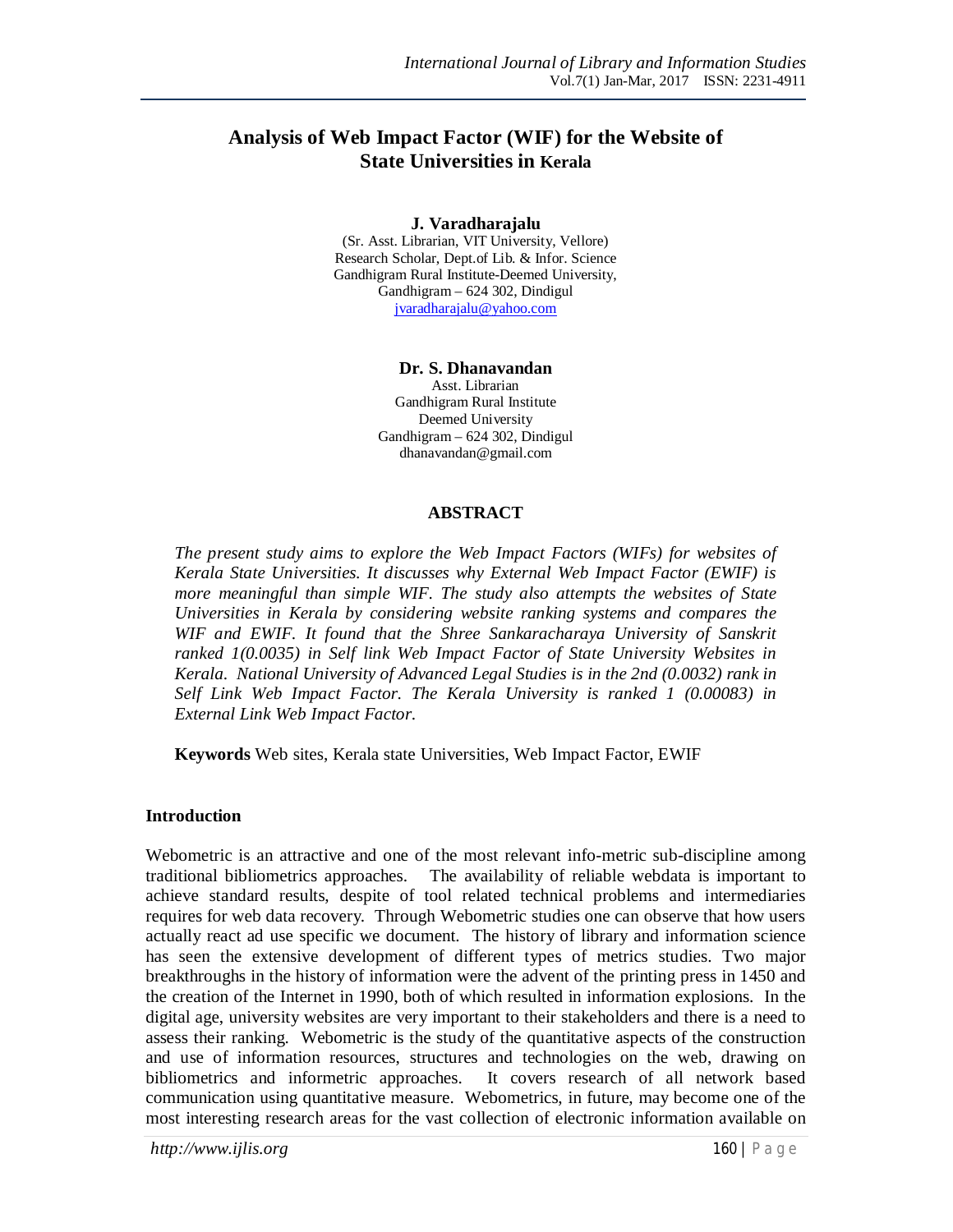the publicly indexable web. Paisley rightly identified this area as the future domain of bibliometrics research.

# **WEB IMPACT FACTOR (WIF)**

The idea of measuring average link frequencies, that is, the WIF, as one of the quantitative indicators or the average link frequencies has been developed by Ingwersen (1998). The feasibility and reliability of calculating impact factors for websites, called Web Impact Factors. WIF is a "snapshot" of a search engine database at a specific time. The WIF was based on an analogy between hyperlinks and citations and was the adaptation of the *"Journal Impact Factor*" for the Web.

Mukhopadhyay (2004), Jeyshankar and Ramesh Babu (2009), Ramesh Babu, Jeyshankar and Nageswara Rao (2009) and Ramesh Babu, Jeyshankar and Nageswara Rao (2010) studied the WIF as the ratio of number of links to the total number of web pages. WIF is essentially the number of pages linking to a site or area of Internet, divided by the number of pages in that site or area at a given point of times. Therefore WIF may be computed at three levels – toplevel domains, sub-level domains and host level domains or site-level domains.

The idea of applying bibliometric techniques to the web was proposed by Almind and Ingwersen, (1997) According to them WIF should be defined as the ratio of links made to a website, to the number of pages at the website. Ingwersen distinguished between:

- The External link WIF, the ratio of external links to the number of pages.
- The internal or Self WIF, the ratio of internal links within the site to number of pages.
- The WIF, the ratio of inlinks to the target site, to the number of pages at the site.
- In links from outside represent more effort to point to target pages, and thus contain more valuable information. However, it is not always easy to separate self links from inlinks (Li, 2003).
- $\bullet$

# **Advantages of WIF**

The major advantages and utilities of WIF include the following (Li 2003):

- The WIF provides a quantitative indicator of the websites long term influence. In the final analysis, impact simply reflects the ability to web sites and webmasters to attract users and cybercitizens, and consequently backlinks.
- Total WIFs of national sector and larger segments or top-level domains are calculable. The variation of the WIF over different snapshots taken within short intervals exists.
- WIF analysis presents a methodology for evaluating "international visibility" and impact of institutional and academic web sites, and their relations to other web sites. The WIF can be regarded as a useful tool to measure relative visibility of a company, organization or country on the web. It must be noted that the WIF is not the only indicator of the use, visibility and popularly of a web site.
- WIF provides a way to evaluate website's relative importance, especially when it is compared to others in same field. Therefore, to compare web sites, we do not compare web sites in different research field. So, the WI measures the success and relative influence to similar web sites.
- The WIF may in turn provide novel insights into the retrieval process on the web. For instance, clusters of web sites can be detected by means of link page co-occurrence.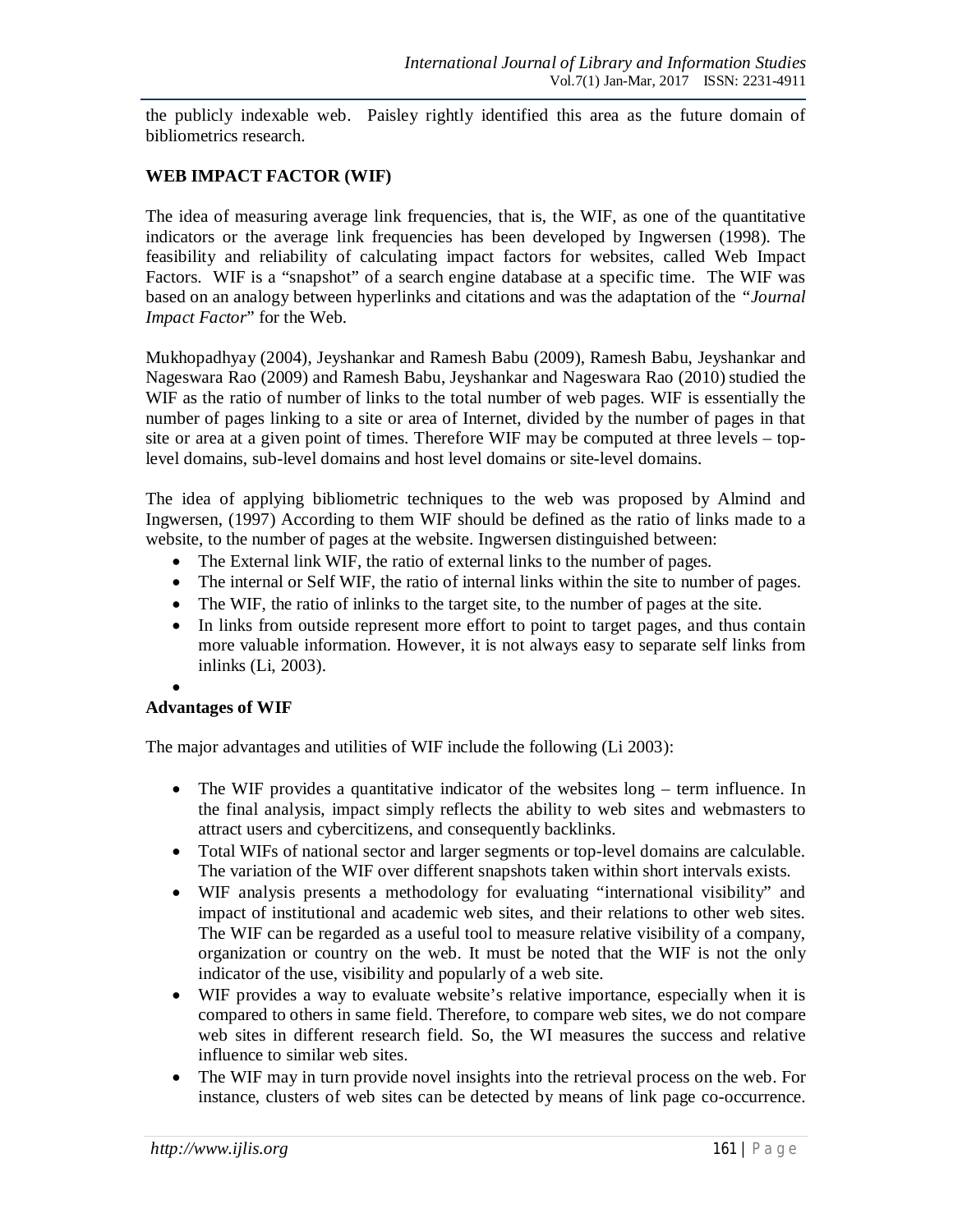The WIF can be regarded as a tool for meaning the accuracy of web search engine performance, web site organization, linking, and structuring of pages.

### **Objectives of the Study**

The primary objective of this study is to examine the WIF for websites of State universities of Kerala. Other specific objectives include:

- 1. To study about the different types of domain state universities in Keral
- 2. To study the growth of Universities websites in Kerala
- 3. To calculate the Simple Web impact factor (SWIF) for the Kerala state university websites
- 4. To calculate the maximum number of inlinks (external links) that refer to the Kerala State Universities' websites under study

This study also undertakes link analysis for the inlinks to websites of the selected Kerala State Universities. In doing so, the total number of inlinks is calculated, which refers to a particular website anywhere in its text body.

#### **Methodology**

*Formula for calculating WIF:*

 $WIF = A$  total linked pages (all inlink and self-link pages) D\_number of web pages published on the website which are indexed by a search engine (not all web pages of the website)

 $WIF = A/D$ 

*Formula for calculating EWIF:*

 $EWIF = A$  External links (external backlinks) to the website B \_ number of web pages published in the website which are indexed by the search engine (not all web pages of the website)

 $EWIF = (A/B)$ 

# **Data Sources In Web Impact Factor Research**

Mainly there are two categories of data sources in Web Impact Factor research:

• Commercial search engines, and (b) Personal web crawlers.

# **Literature Review**

In 1955, Eugene Garfield introduced the term *impact factor* to measure the overall influence of a journal's articles on later literature, subsequently calling it *journal impact factor* (JIF). JIF is a measure of frequency that reflects the average number of citations received by a journal article within a specified period, normally one year. The JIF serves as a measure of the importance of a journal within its field, as journals with higher JIFs are considered to be more important than those with lower ones. For websites, the impact factor is calculated by the number of hyperlinks divided by the number of web pages for a particular website and is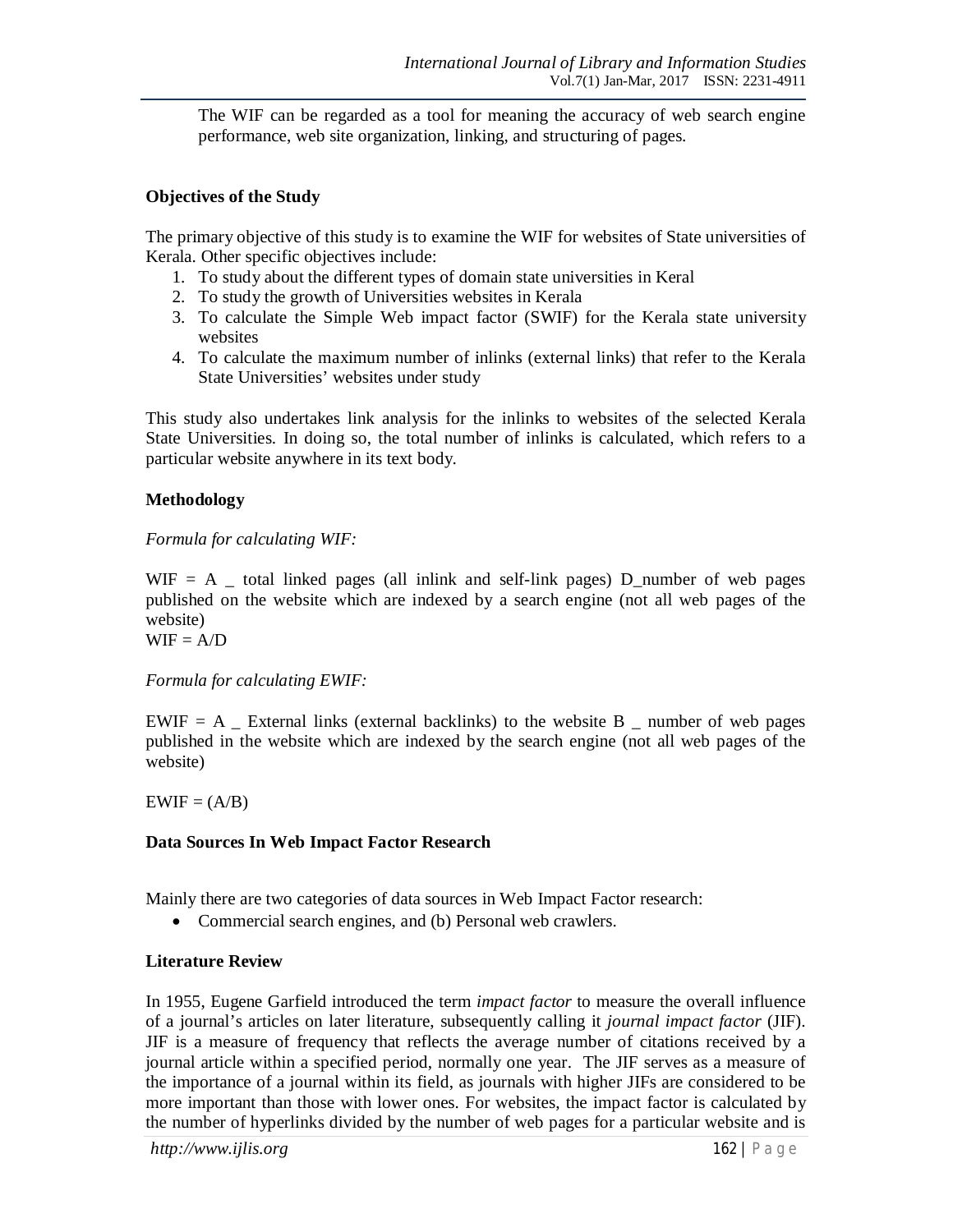called the *web impact factor* (WIF). For WIF, citation data are substituted by *inlinks*  (hyperlinks referring to the website or web page) and the idea of self-citation is replaced by *self-links* (navigational links within a website). Webometric approaches require four types of analysis of a website: content analysis (web page), structure analysis (web links), usage analysis (exploiting log files for users' searching behaviour) and technology analysis (search engine performance and optimization) that covers both the usage and structural aspects of the Web (Montelongo, 2013). The term WIF was introduced by Ingwersen in 1998 and is based on the same pattern as JIF to measure the impact of websites in a particular field of study (Noruzi, 2006a). WIF is considered to provide a website's relative importance and competitive relationship to other websites in the same field or domain. The WIF is generally defined as the ratio between the number of links received and the total number of web pages of a particular website.

#### **Scope and limitation**

The research followed the descriptive approach. The research method used in this study is survey method. In order to collect data, we have used the list of State Government universities in Kerala provided by the University Grant Commission of India (www.ugc.ac.in). Before using the list, we have checked the access of each university web sites. The study included 13 State Government universities in Kerala. The advanced search facility of Small SEO web ranking tool was used for data collection

| S. No. | <b>Domain Name</b> | <b>No. of Universities</b> | Percentage |
|--------|--------------------|----------------------------|------------|
|        | .ac.in             |                            | 61.54      |
|        | .edu               |                            | 7.69       |
| 3.     | .info              |                            | 7.69       |
| 4.     | .edu.in            |                            | 15.39      |
|        | .1N                |                            | 7.69       |
|        | <b>Total</b>       | 13                         | 100.00     |

**Table 01: Domain Wise Distribution of State Universities in Kerala**

Table 01 shows the domain-wise distribution of the websites of State Universities in Kerala. Out of 13 state Universities, 8 (61.54%) universities are having '.ac.in'. Remaining universities, one university is used .edu', one university is used '.infor' and other comes has .in' domain. Two (15.39) universities are having their domain name '.edu.in'. It is revealed from the table, that **ac.in** has been widely used in the websites of state Universities in Kerala.

| Table 02: Year of Establishment |  |  |  |  |  |
|---------------------------------|--|--|--|--|--|
|                                 |  |  |  |  |  |

| S.No. | <b>Block Period</b> | No. of<br><b>Universities</b> | <b>Percentage</b> |  |
|-------|---------------------|-------------------------------|-------------------|--|
|       | Before 1980         |                               | 30.77             |  |
|       | 1981-1990           |                               | 7.69              |  |
|       | 1991-2000           |                               | 15.39             |  |
|       | 2001 and above      |                               | 46.15             |  |
|       | Total               |                               |                   |  |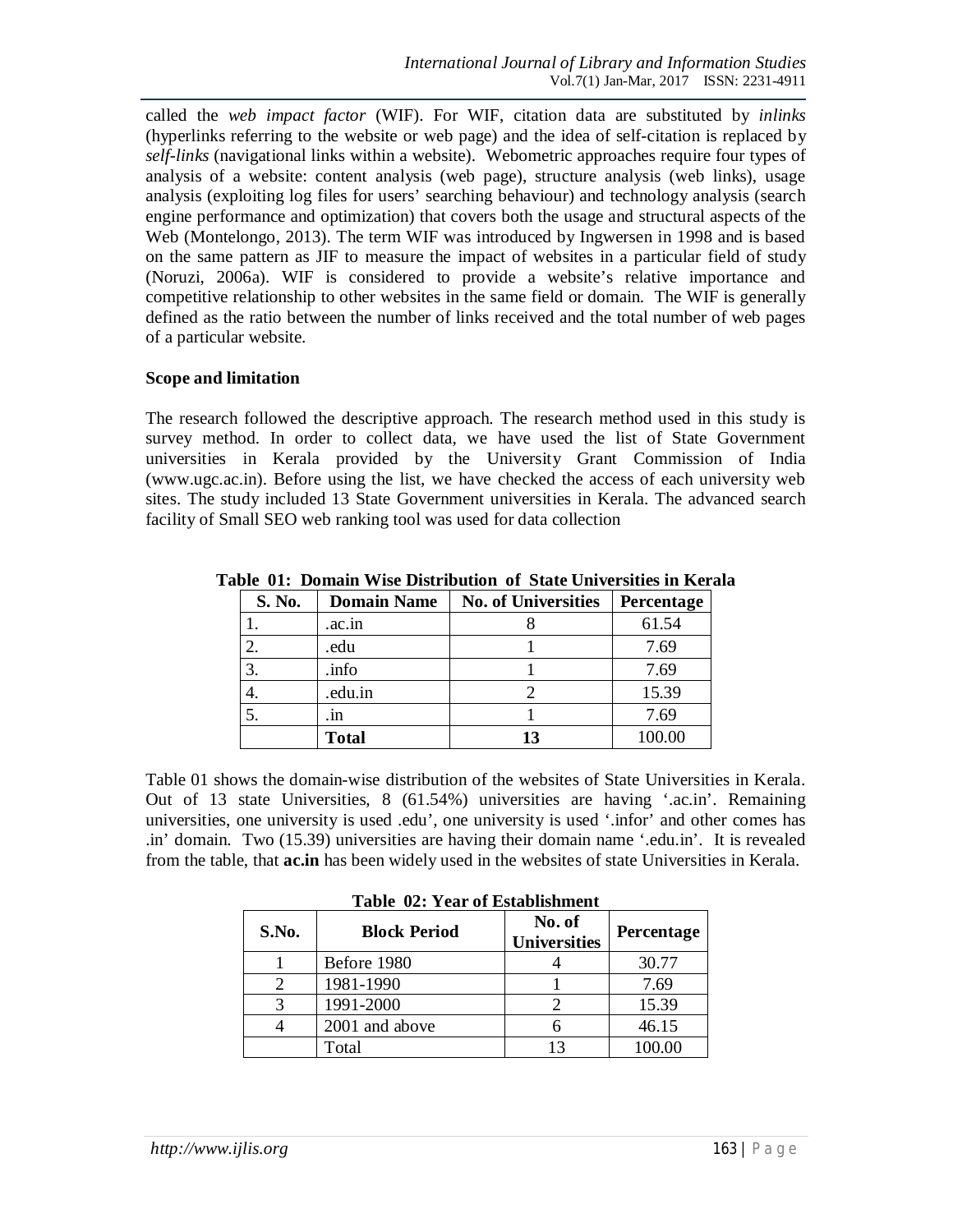Table 02 shows the year of establishment of state Universities in Kerala. The years of establishment are categories under four block years such as Before 1980, 1981-1990, 1991- 2000 and 2001 & above. Among the 4 universities, 4 (30.77%) are established before 1980, 1 (7.69%) universities is in 1981-1990 and 6 (46.15%) are established after 2001. It is highlighted from the table; only two universities were established in the block period of 1991 to 2000.

| S. No. | <b>University Name</b>                                   | <b>Internal</b><br><b>Links</b> | No.of<br><b>Web</b><br><b>Pages</b> | <b>WIF</b> | Rank           |
|--------|----------------------------------------------------------|---------------------------------|-------------------------------------|------------|----------------|
| 1.     | Shree Sankaracharaya University of<br>Sanskrit           | 186                             | 53418                               | 0.0035     | $\mathbf{1}$   |
| 2.     | National University of Advanced<br><b>Legal Studies</b>  | 139                             | 43530                               | 0.0032     | 2              |
| 3.     | Cochin University of Science &<br>Technology             | 193                             | 62934                               | 0.0031     | 3              |
| 4.     | University of Calicut                                    | 216                             | 79180                               | 0.0027     |                |
| 5.     | Kerala University                                        | 132                             | 48388                               | 0.0027     | $\overline{4}$ |
| 6.     | Mahatma Gandhi University                                | 204                             | 78170                               | 0.0026     | 5              |
| 7.     | A.P.J. Abdul Kalam Technological<br>University           | 61                              | 27385                               | 0.0022     | 6              |
| 8.     | Kerala Agricultural University                           | 205                             | 125085                              | 0.0016     | $\overline{7}$ |
| 9.     | Kerala Veterinary & Animal Sciences<br>University        | 61                              | 47244                               | 0.0013     | 8              |
| 10.    | Kannur University                                        | N/A                             | N/A                                 | 0.0        |                |
| 11.    | Kerala University of Fisheries &<br><b>Ocean Studies</b> | N/A                             | 17145                               | 0.0        |                |
| 12.    | Kerala University of Health Sciences                     | N/A                             | N/A                                 | 0.0        |                |
| 13.    | Thunchath Ezhuthachan Malayalam<br>University            | N/A                             | 1282                                | 0.0        |                |

**Table 03: Distribution of Internal Link WIF of Websites of State Universities in Kerala**

Table 03 shows the distribution of Internal-link Web Impact Factor of websites of State universities in Kerala. From the table, it is obvious that Shree Sankaracharaya University of Sanskrit is in the first position with 0.0035 of internal links Web Impact Factor. National University of Advanced Legal Studies has the second place with 0.0032, Cochin University of Science & Technology is in the third place with 0.0031 and University of Calicut and Kerala University shares the fourth place with 0.0027 and Mahatma Gandhi University occupies the fifth place with 0.0026 . No Data available for the Dr Kannur University, Kerala University of Fisheries & Ocean Studies, Kerala University of Health Sciences and Thunchath Ezhuthachan Malayalam University in the respective sources.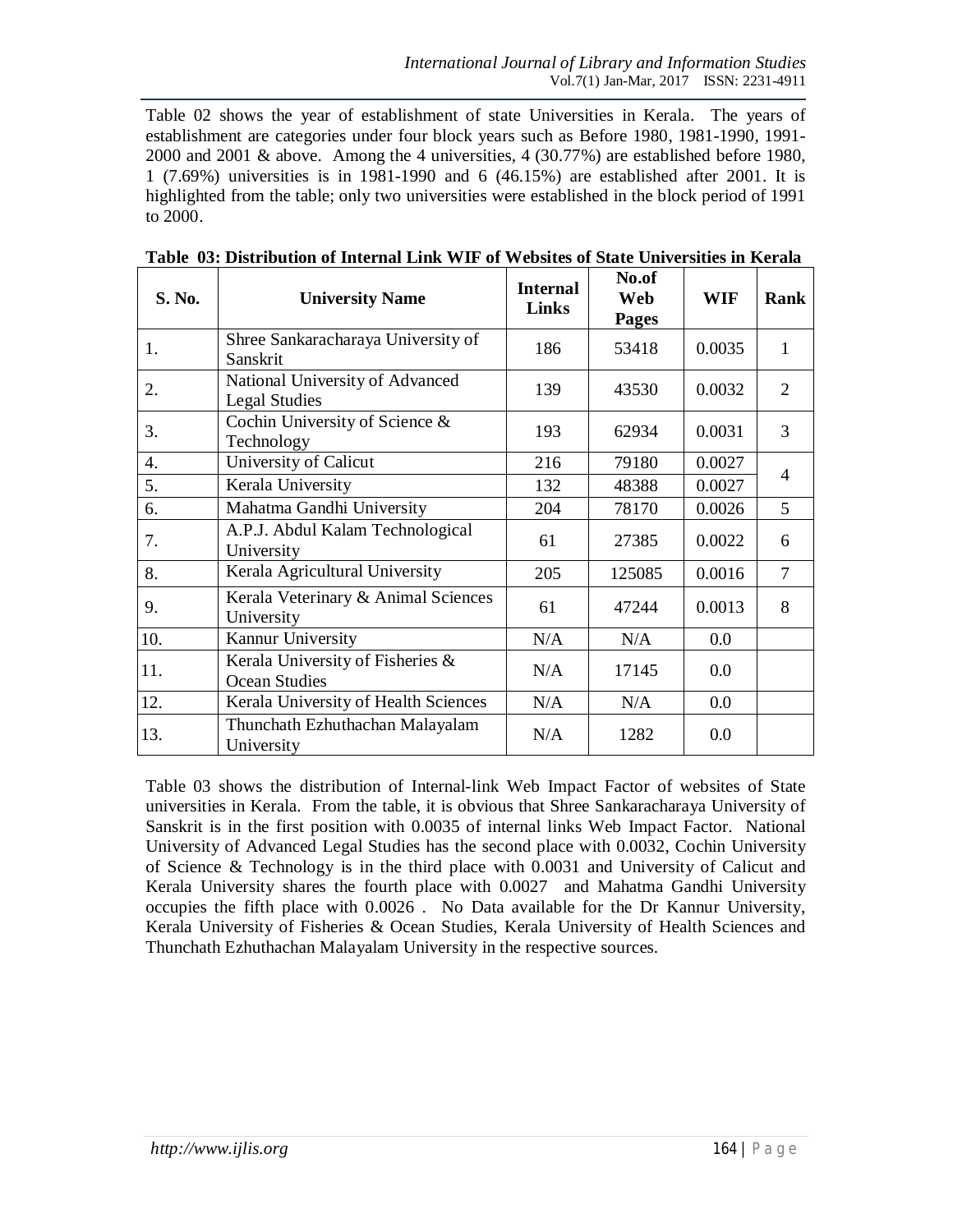| S. No. | <b>University Name</b>                                   | <b>No.of Web</b><br><b>External</b><br>Link<br><b>Pages</b> |        | <b>EWIF</b> | <b>Rank</b>    |
|--------|----------------------------------------------------------|-------------------------------------------------------------|--------|-------------|----------------|
| 1.     | Kerala University                                        | 40                                                          | 48388  | 0.00083     | $\mathbf{1}$   |
| 2.     | Cochin University of Science &<br>Technology             | 46                                                          | 62934  | 0.00073     | $\overline{2}$ |
| 3.     | Shree Sankaracharaya University of<br>Sanskrit           | 20                                                          | 53418  | 0.00037     | 3              |
| 4.     | University of Calicut                                    | 24                                                          | 79180  | 0.00030     | $\overline{4}$ |
| 5.     | Mahatma Gandhi University                                | 19                                                          | 78170  | 0.00024     | 5              |
| 6.     | Kerala Veterinary & Animal Sciences<br>University        | 8                                                           | 47244  | 0.00017     | 6              |
| 7.     | Kerala Agricultural University                           | 18                                                          | 125085 | 0.00014     | 7              |
| 8.     | National University of Advanced<br><b>Legal Studies</b>  | $\overline{2}$                                              | 43530  | 0.00005     | 8              |
| 9.     | A.P.J. Abdul Kalam Technological<br>University           | 1                                                           | 27385  | 0.00004     | 9              |
| 10.    | Kannur University                                        | N/A                                                         | N/A    | 0.0         |                |
| 11.    | Kerala University of Fisheries &<br><b>Ocean Studies</b> | N/A                                                         | 17145  | 0.0         |                |
| 12.    | Kerala University of Health Sciences                     | N/A                                                         | N/A    | 0.0         |                |
| 13.    | Thunchath Ezhuthachan Malayalam<br>University            | N/A                                                         | 1282   | 0.0         |                |

### **Table 04: Distribution of External Link WIF of Websites of State Universities of Kerala**

Table 04 illustrates the distribution of External Link Web Impact Factor of websites of state universities in Kerala. From the table it is revealed that Jawaharlal Kerala University stands first with 0.00083 of External Web Impact Factor, the second position is secured by Cochin University of Science & Technology and its External Web Impact Factor is 0.00073 followed by Shree Sankaracharaya University of Sanskrit with 0.00037. University of Calicut has the fourth place with 0.00030. No Data available for the Dr Kannur University, Kerala University of Fisheries & Ocean Studies, Kerala University of Health Sciences and Thunchath Ezhuthachan Malayalam University in the respective sources.

# **Findings**

- Majority of State Universities 8 (61.54) are having .ac.in domain name for their websites. .ac.in is specially using for academic purpose in India.
- The three state universities each  $1(7.69)$  is having .edu, .info domain and .in for their university websites. .com is a commercial purpose domain.
- 6 (46.15) State Universities were established after the year 2001 even though the kerala is the number one state in literacy in the country.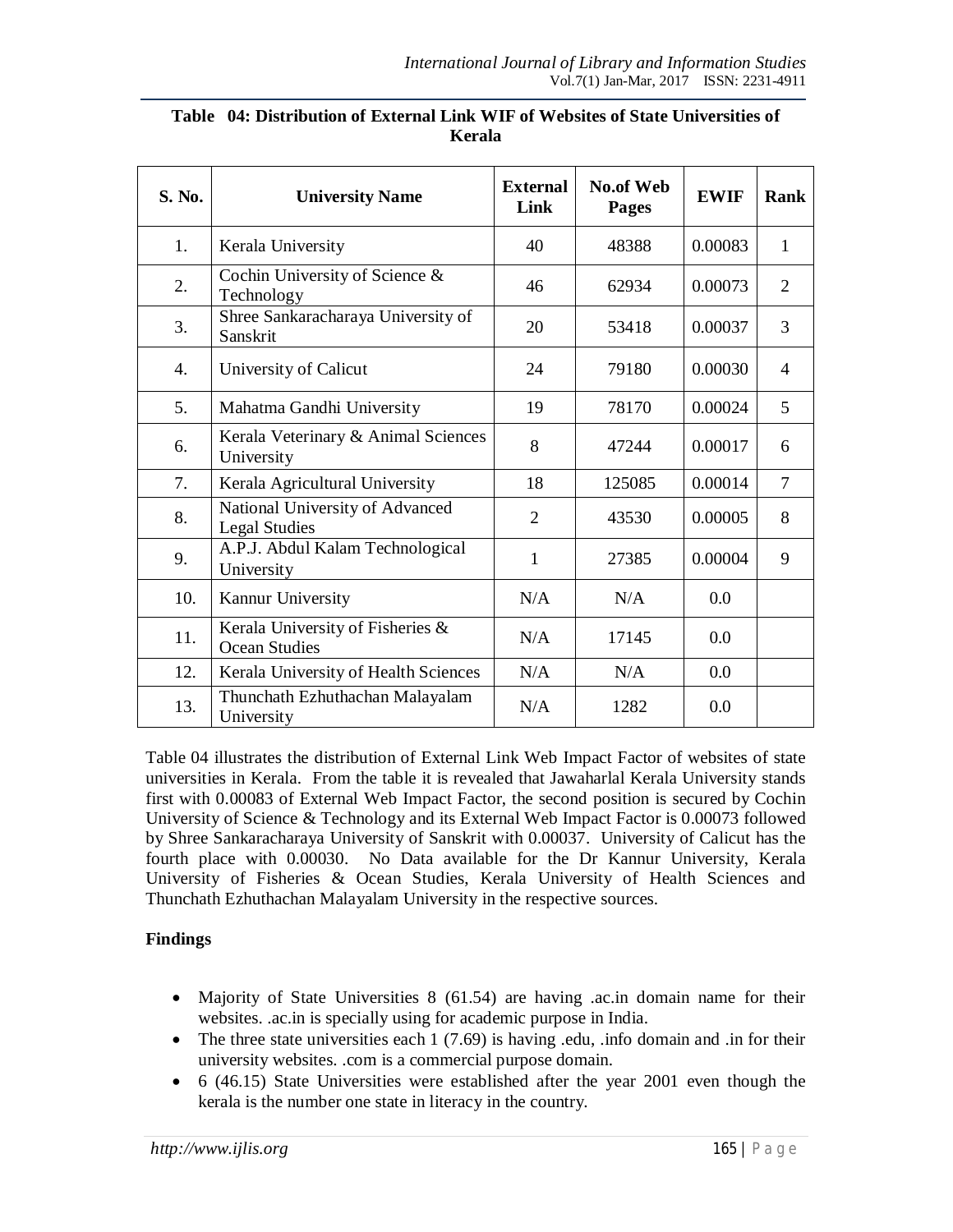- Shree Sankaracharaya University of Sanskrit ranked 1(0.0035) in Self Link Web Impact Factor of State University Websites in Kerala.
- National University of Advanced Legal Studies is in the 2nd (0.0032) rank in Self Link Web Impact Factor.
- Kerala University ranked first (0.00083) in External Link Web Impact Factor.

#### **Conclusion**

WIF is becoming a more reliable indicator worldwide to measure the scientific utility of websites. Frequent studies have been conducted to calculate different types of WIFs for websites, especially academic websites. This study concludes that WIF, being a quality indicator, helps in measuring the utility of a website, rather than measuring its overall impact on the Web. However, website evaluation methods, using webometrics tools, require a multidimensional approach and should never be confined to link analysis only. Bibliometric methods on the Web are highly affected by the distributed and diverse nature of the Web (Noruzi, 2006b). Traditional methods of publishing scientific and research material, language barriers, no links to institutional research material on its website, unawareness of Web ranking by webmasters and university Web developers, structural problems in Web designing, limitation of access to material, absence and non-linkage of institutional repositories on the Web are some commonly identified factors that contribute to increase or decrease the impact of an academic website globally.

# **References**

- 14. Almind, T.C. and Ingwersen, P. (1997). Informetric analyses on the world wide web: methodological approaches to 'webometrics'", *Journal of Documentation*, Vol. 53 No. 4, pp. 404-426.
- 15. Aminpour, F., Kabiri, P., Otroj, Z. and Keshtkar, A.A. (2009), "Webometric analysis of Iranian universities of medical sciences", *Scientometrics*, Vol. 80 No. 1, pp. 253- 264.
- 16. Arif, A. and Ismail, N.A. (2013), "Web impact factor for Malaysian public universities", *International Journal of Future Computer and Communication*, Vol. 2 No. 3, pp. 151-154.
- 17. Arif Khan Haroon Idrees , (2015),"Calculating Web impact factor for university websites of Pakistan ", *The Electronic Library*, Vol. 33 No. 5 pp. 883 – 895.
- 18. Babu, B.R., Jeyshankar, R. and Rao, P.N. (2010), "Websites of central universities in India: a webometric analysis", *DESIDOC Journal of Library & Information Technology*, Vol. 30 No. 4, pp. 33-43.
- 19. Islam, M.A. and Alam, M.S. (2011), "Webometric study of private universities in Bangladesh", *Malaysian Journal of Library and Information Science*, Vol. 16 No. 2, pp. 115-126.
- 20. Jalal, S.K., Biswas, S.C. and Mukhopadhyay, P. (2010), "Web impact factor and link analysis of selected Indian universities", *Annals of Library & Information Studies*, Vol. 57 No. 2, pp. 109-121.
- 21. Jati, H. (2011), "Web impact factor: a webometric approach for Indonesian universities", *International Conference on Informatics for Development (ICID 2011)*, *Yogyakarta*, pp. C174-C177.
- 22. Jeyshankar, R. and Babu, B.R. (2009), "Websites of universities in Tamal Nadu: a webometric study", *Annals of Library and Information Studies*, Vol. 56 No. 2, pp. 69- 79.